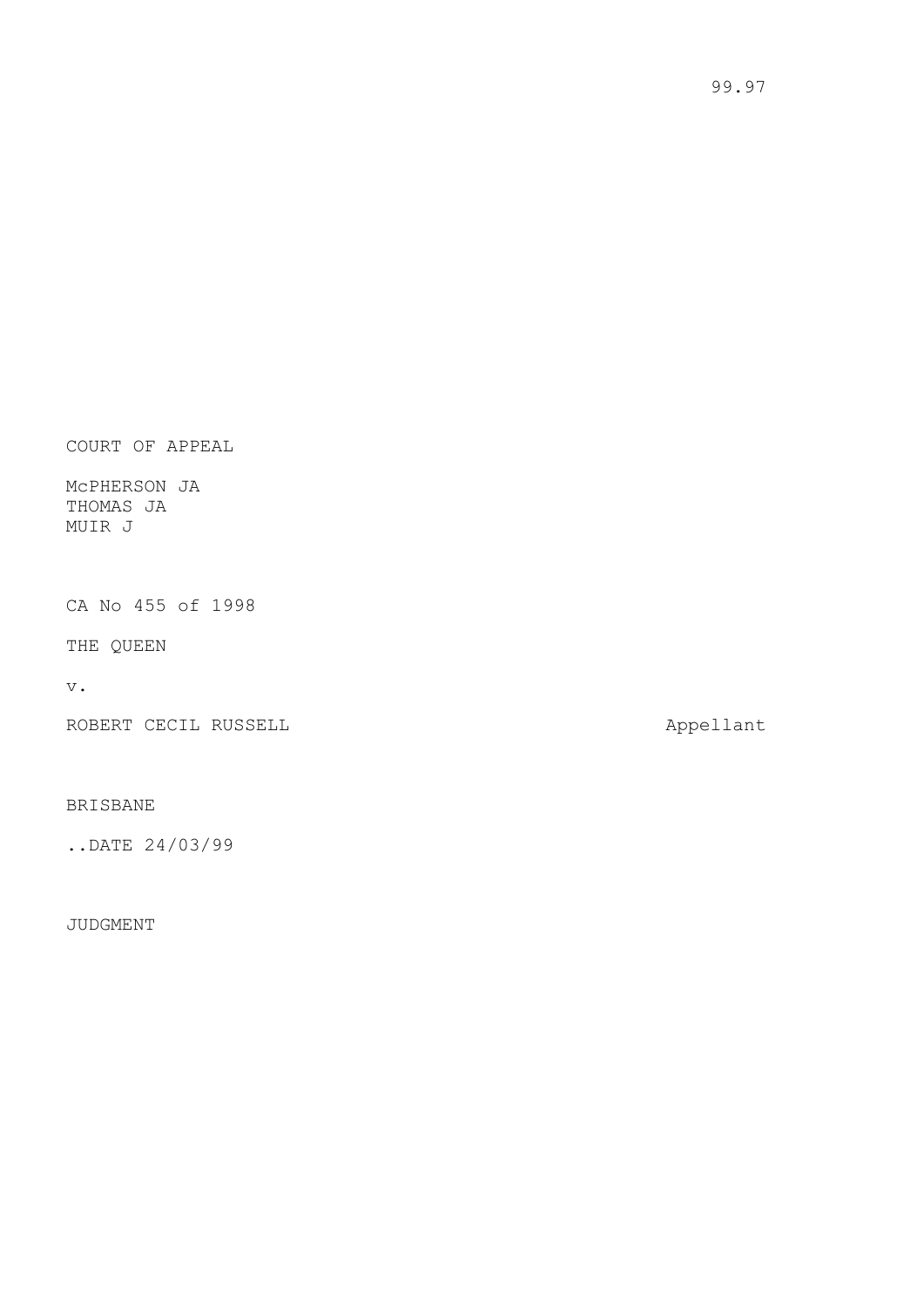240399 T23/RB28 M/T COA57/99

THOMAS JA: The appellant was convicted by a jury in the District Court of indecent assault. He had been charged with two counts of unlawful and indecent assault with the circumstance of aggravation that he had inserted his finger in the complainant's vagina (counts 1 and 2), and with one of unlawful and indecent dealing in that he had flicked her nipple (count 3).

Count 1 was alleged to have occurred in March 1996 and counts 2 and 3 on 14 January 1997. The jury acquitted him of counts 1 and 3. They also acquitted him of the principal charge on count 2, but found him guilty of unlawful and indecent assault without the circumstance of aggravation.

The appellant is a part-time massage therapist who retired some years ago to Macleay Island. He has a small practice based mainly on referrals.

The complainant visited him on four occasions in all for massage treatment for injuries sustained from horseriding. Three visits occurred in March 1996 and a fourth on 14 January 1997. On each of the four visits the treatment was a full body massage of the complainant whilst she was naked. She alleged that on each and every occasion the appellant inserted his fingers into her vagina in the course of the treatment. The appellant gave evidence admitting that he had given her a fully body massage while naked, but denied that he had ever touched her vagina.

2 JUDGMENT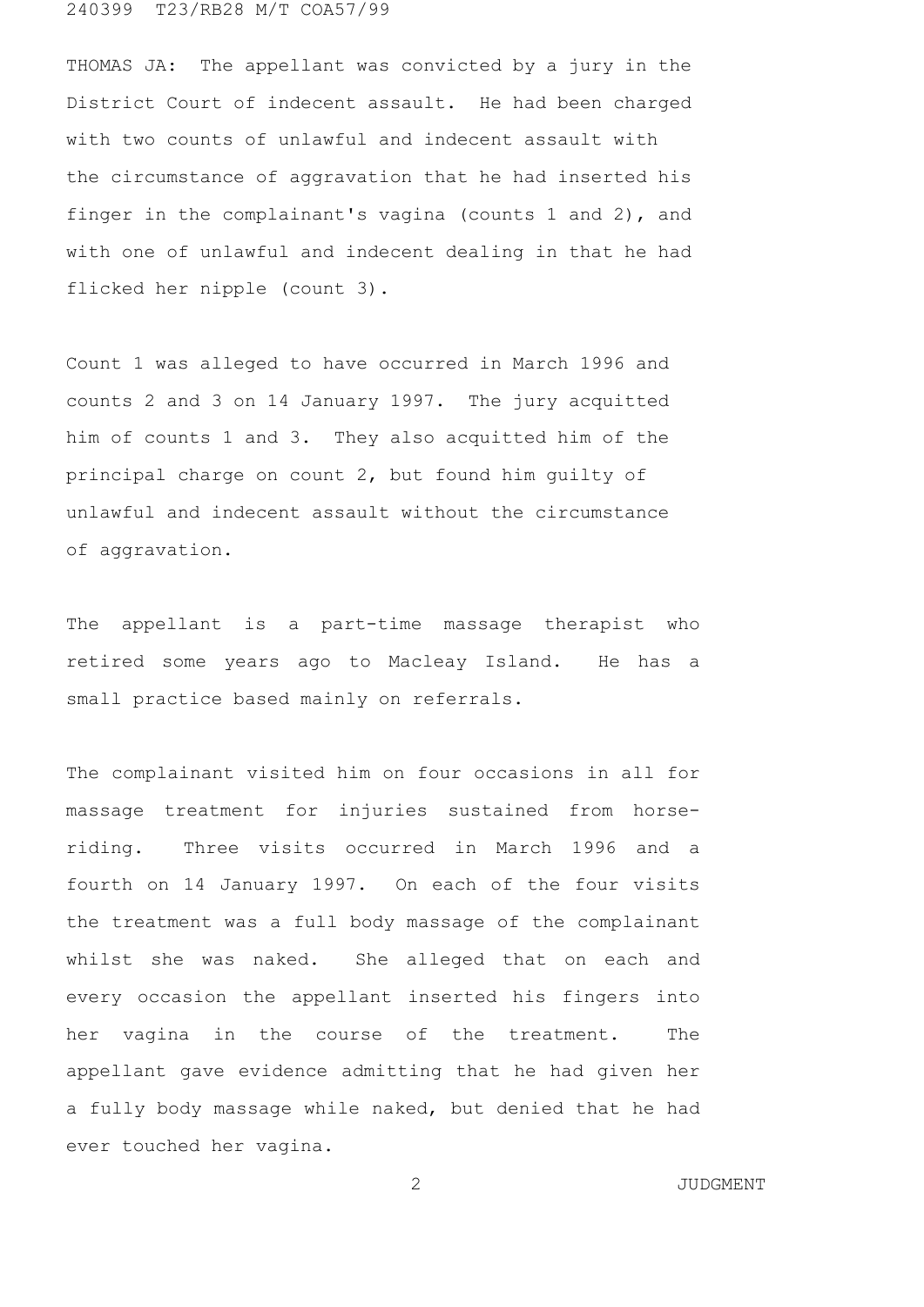According to the complainant's evidence such an assault occurred on her first visit in 1996. At an earlier trial in which he had been charged with such assaults on the first and second visits he had been acquitted by a jury of the charge relating to the first visit, and there had been a disagreement in relation to the charge relating to the second visit.

It is worth noting that the allegation was not just of a transitory insertion of a finger. Having started the massage with her lying face down the appellant asked her to turn over and after further massage was working on the area that the complainant described as "the juncture of my leg". Her evidence continued:

- "He said that the injury to my knee was caused by a groin injury, that there was small muscles that go in through the back of the vagina and link with the big corded muscle on the inside of the thigh...
- He showed me pictures in books and showed me the little tiny muscle that he said was causing the problem in my knee... He opened the lips of my vagina and placed his fingers inside and he was holding my vagina open with his right hand and pushing hard against the inside of the right lip of my vagina on the middle towards the juncture of my leg and I could feel his fingernails digging in. It was a bit painful."

Her evidence as to the second visit (on which the jury had not reached agreement in the earlier trial which became count 1 in the present trial) was that she took her eight-year-old daughter with her. Her daughter was with her during the massage, but was reading a book and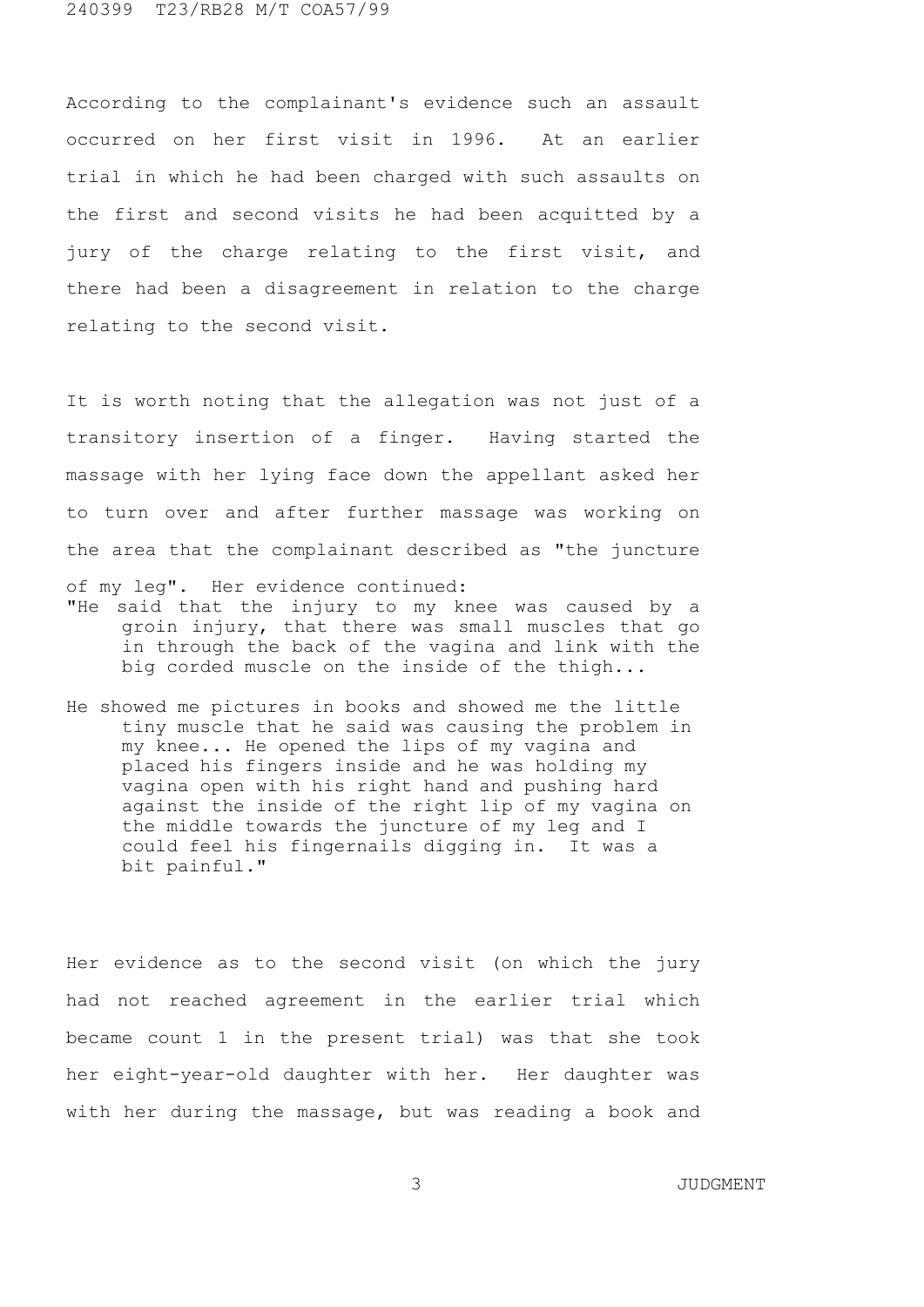## 240399 D.1 T24/TW12 M/T COA57/99

according to the complainant, "When you give her a book she forgets the world." Accordingly she claimed that her daughter did not see the ensuing assault which was similar to the one previously described.

During the third visit in March 1996 the complainant said that the same thing happened, but that particular matter was never the subject of a count on an indictment.

Counts 2 and 3 of the present indictment related to the fourth and last visit on 14 January 1997 following a further injury from horse riding. Once again the allegation was not of any mere transitory contact. It includes the following statements:

- "He started to work down in the area of my groin again. He started to talk about rape. He was working on my groin, actually pushing on the outside of my vagina and he put his hand in a circle and as he spoke about rape he put his two fingers through his hand like that, and then went back to work on the area of my groin.
- He opened my vagina and started to push hard on the inside of it again and he did that for a little while and then he said to me that there might be some soft tissue damage and he placed his fingers inside, actually inside my vaginal canal. He flicked my clitoris back and forwards a couple of times.
- He said there may be a discharge. He wanted to feel my tail bone too to see if that was all right and he moved his fingers around in my vaginal canal."

Later she continued:

"He said he was checking for discharge and then put his face right close to my vagina and looked inside and then he said that there wasn't any discharge."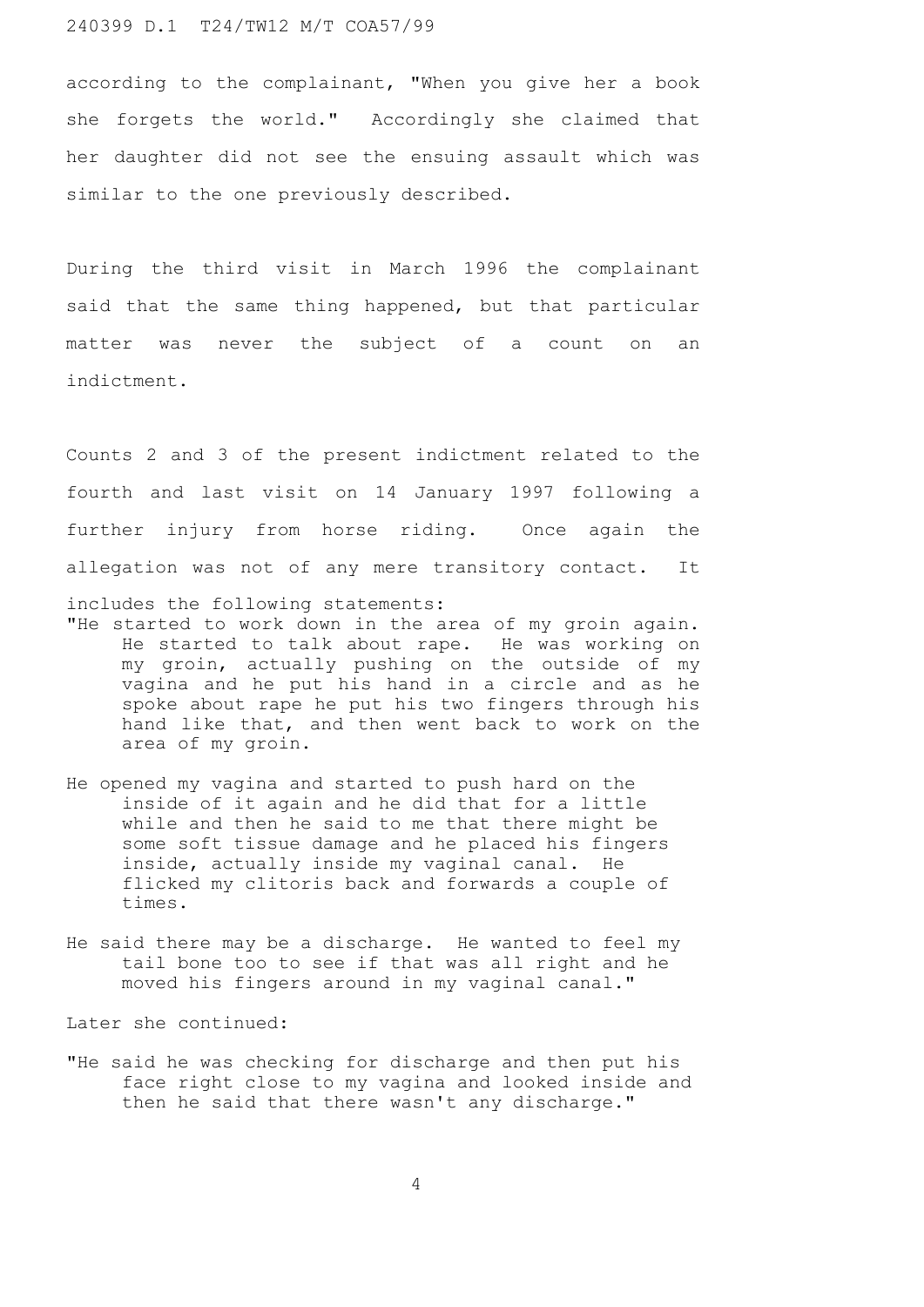The jury found him not guilty of the principal charge, but as I have mentioned guilty of unlawful and indecent assault simpliciter.

The final count alleged the flicking of the nipple. The appellant denied this and was acquitted on that count.

There was evidence of some inconsistency between the complaints made by the complainant to her husband and those described by her in Court. However, it is not necessary for present purposes to pursue the details of the inconsistency.

The complainant was a 44-year-old married woman with two children. She had academic qualifications in classical studies and had suffered depression for many years. The essence of her complaint was that on each of the four visits the appellant had inserted his fingers as part of her claimed treatment.

The grounds of appeal are inconsistency of verdict and that the conviction is unsafe and unsatisfactory or as current preferred terminology would describe it - "unreasonable".

It is inescapable that the jury must have had serious reservations as to the truth or accuracy of the complainant's evidence. I find it impossible to find

5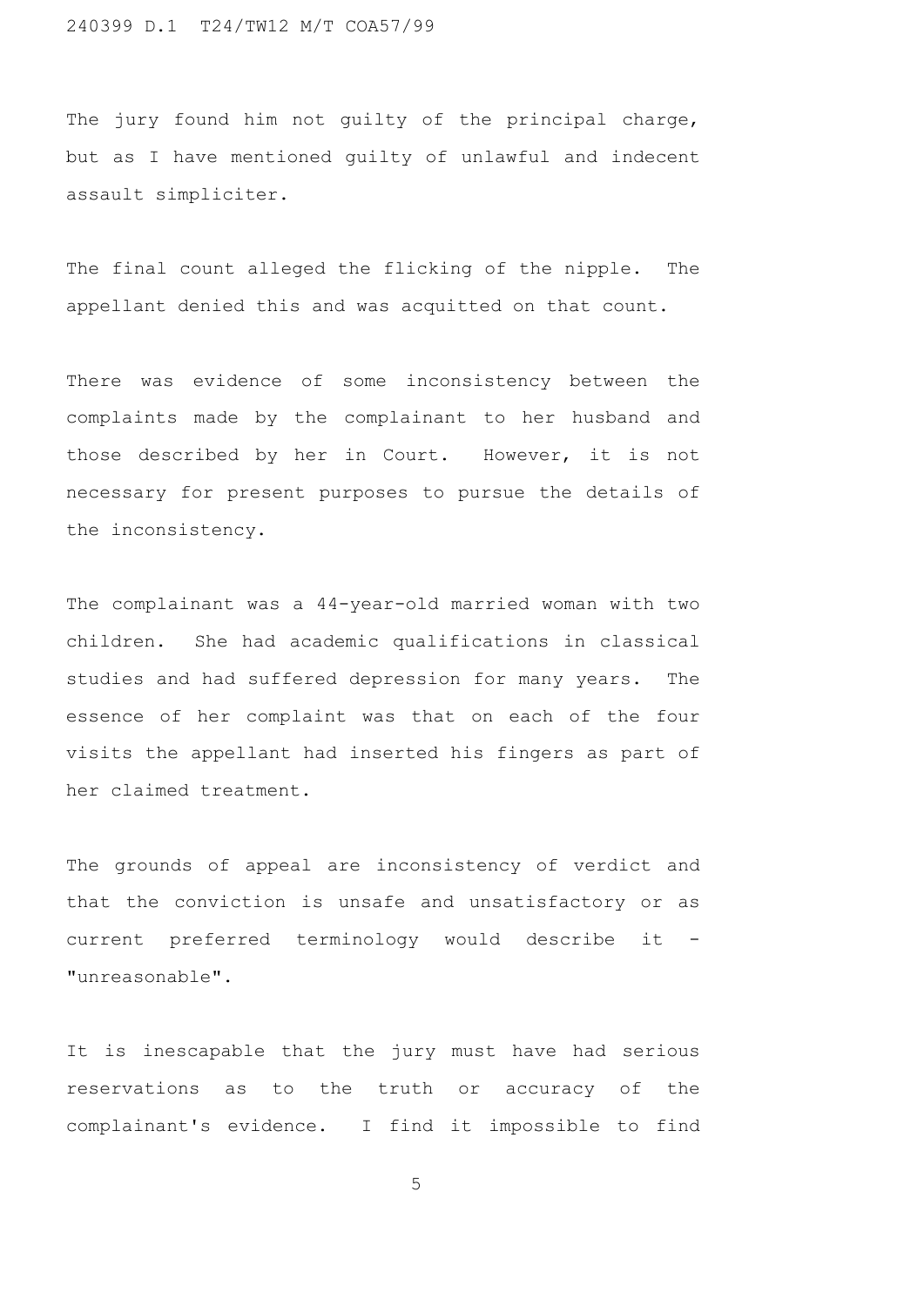## 240399 T25/SJ3 M/T COA57/99

any rational basis for a lesser verdict in this particular case. Counsel for the Crown upon the appeal relied upon the standard directions given by the trial Judge informing the jury that they could render lesser verdicts and that they could accept part of the story and reject the rest. However, their application of such a direction requires some rational basis.

The learned prosecutor submitted that the verdicts might be explicable in relation to count 1 through the jury not being satisfied beyond a reasonable doubt as to the reliability of the complainant on that count and having rejected her evidence. However, there is no rational basis for rejecting her evidence on count 1 and accepting it on count 2, the stories being so similar.

Alternatively, the Crown Prosecutor submitted that the jury may not have been satisfied beyond reasonable doubt that the count on which they acquitted was unlawful that is to say without her consent - or alternatively they may not have been satisfied that it was indecent. Once again, however, it is difficult to see how a lesser verdict can be explained on any rational basis such as that suggested by the Crown Prosecutor.

In my view if not satisfied of the complainant's reliability as to the digital penetration on count 2 it is impossible to see how the appellant in this case could logically be convicted of something less. The

6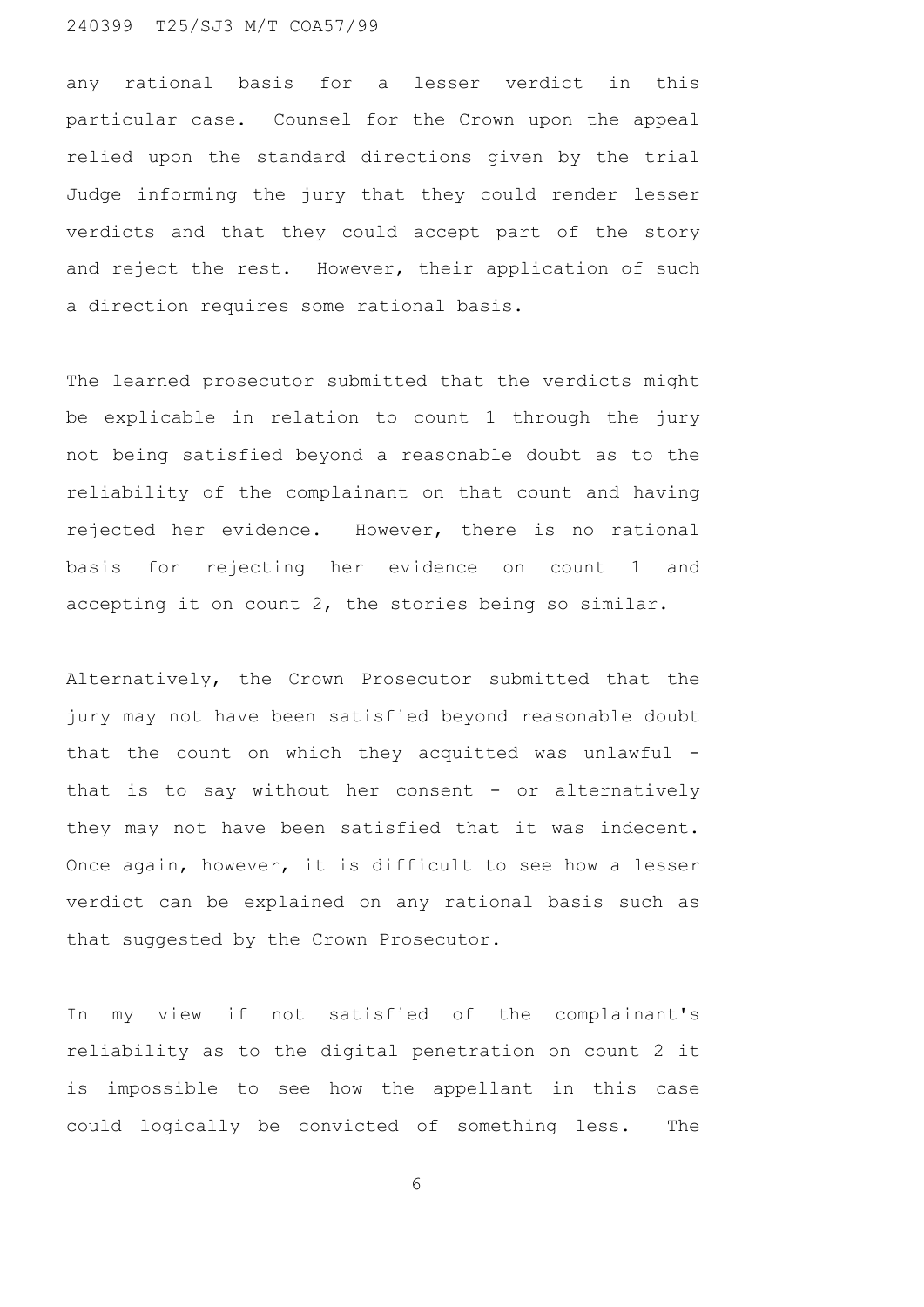## 240399 T25/SJ3 M/T COA57/99

essence of her story was digital penetration, the jury rejected this. Sometimes there may be room for a jury to have a doubt about the full allegation of a complaint and still accept the basic story at less than the full alleged detail. That does not seem reasonably possible here.

I would hold that the verdict on count 2 was inconsistent with the other verdicts that were returned. No reasonable jury applying their minds properly to the facts in this case could have arrived at this combination of conclusions. The relevant cases have recently been reviewed by this Court in the Queen v. Maddox, CA299/98, 4 December 1998. Reference may also be made to the Queen v. Jones (1997) 191 Commonwealth Law Reports 439 where the High Court in the circumstances of that case found an acquittal on one of three counts, rationally inexplicable with their conviction on the other two.

Their Honours accordingly concluded that the conviction was unsafe and unsatisfactory.

It is unnecessary to canvass the balance of the evidence. Upon the whole of the evidence, the jury having rejected the main allegations, it was not open to them to be satisfied beyond reasonable doubt that the appellant was guilty of the offence of which he was convicted. The verdict should be regarded as unsafe and

7